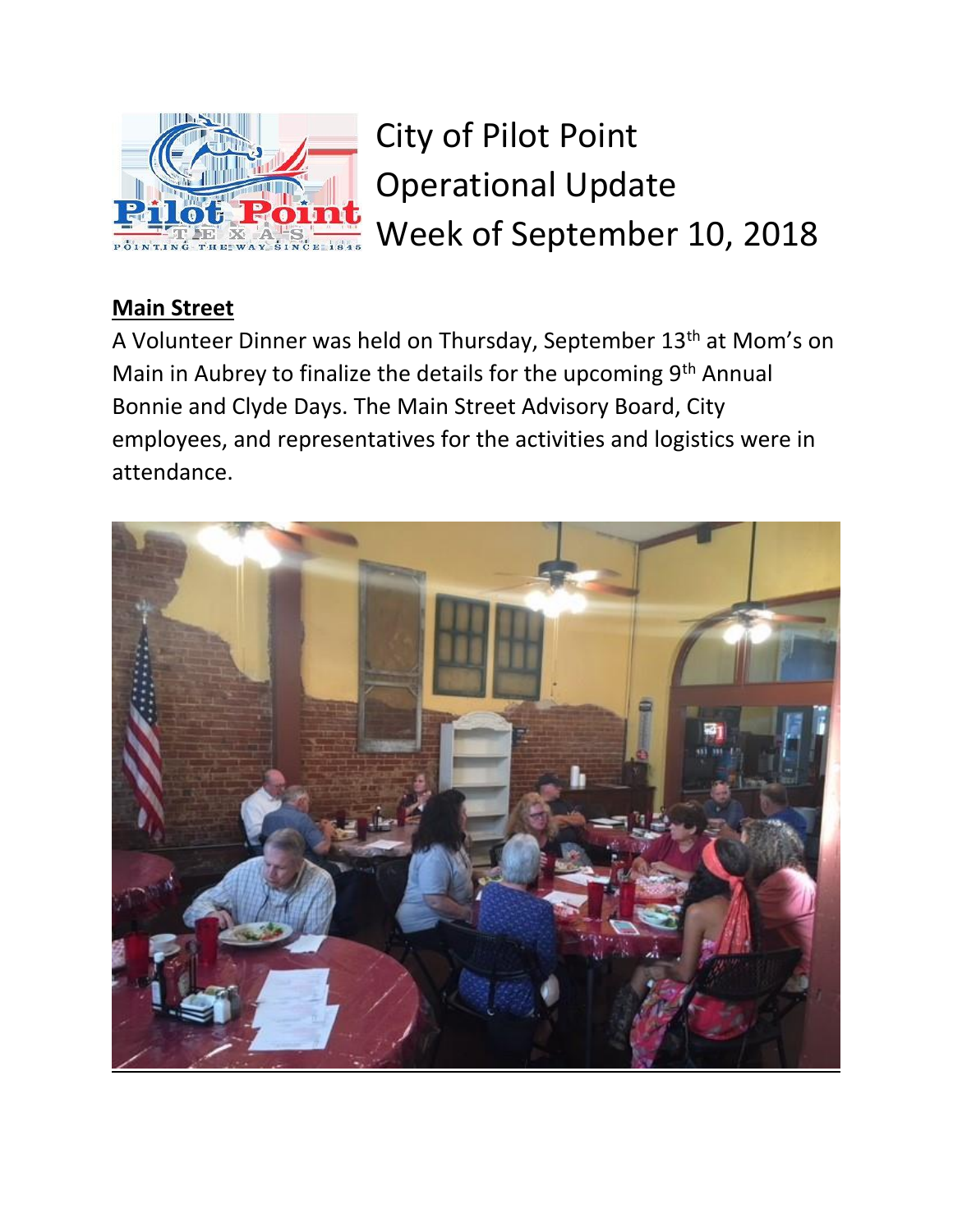## **Library**

Fall programming officially began at the Library this week. On Saturday the Library held its Author Series (photo below). Tuesday morning Ms. Erica visited Boots and Bows Preschool for Storytime. Adult Yoga and Preschool Storytime was held at the Library on Wednesday morning. The Storytime theme was "Alligators".



Thursday morning, Ms. Wendy and Ms. Erica visited Countryside Nursing Home for Music & Movement. The Yarn Buddies met on Thursday at 11:30 a.m. and Ms. Erica did a Storytime and craft at the PPISD extended day program at 4 p.m. Plus Saturday is Game Day for all board game enthusiasts.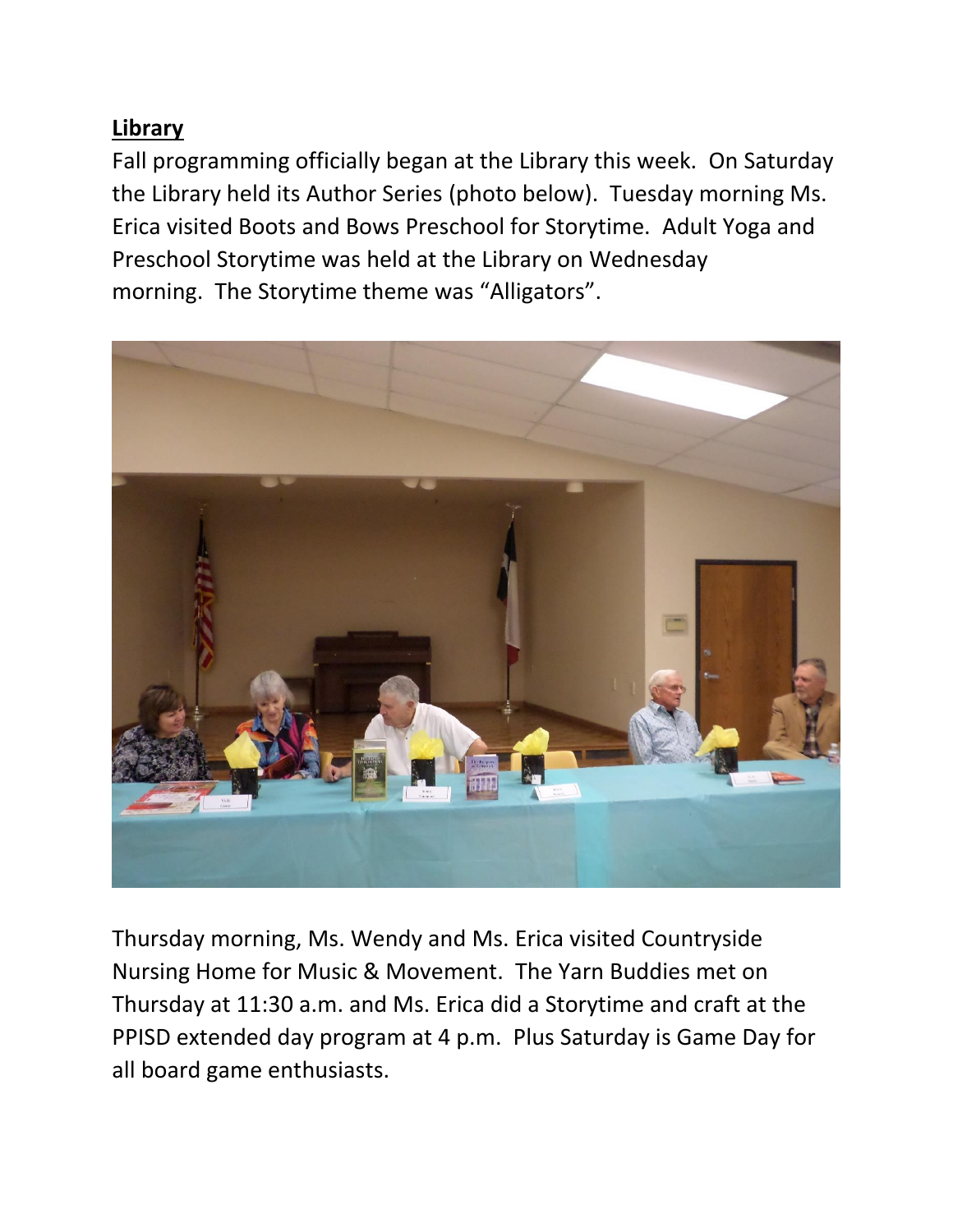Next Week at the Library: Tuesday—Friends meeting at 11 a.m. and September Library Board meeting at 5:30 p.m.; Wednesday—Adult Yoga at 9 a.m. and Preschool Music & Movement at 10 a.m.; Thursday at 11:30 a.m.—Yarn Buddies.

## **Public Works**

Mario Cisneros and Trent Vandagriff worked with the contractor on the GIS systems mapping updating the City's utility maps.

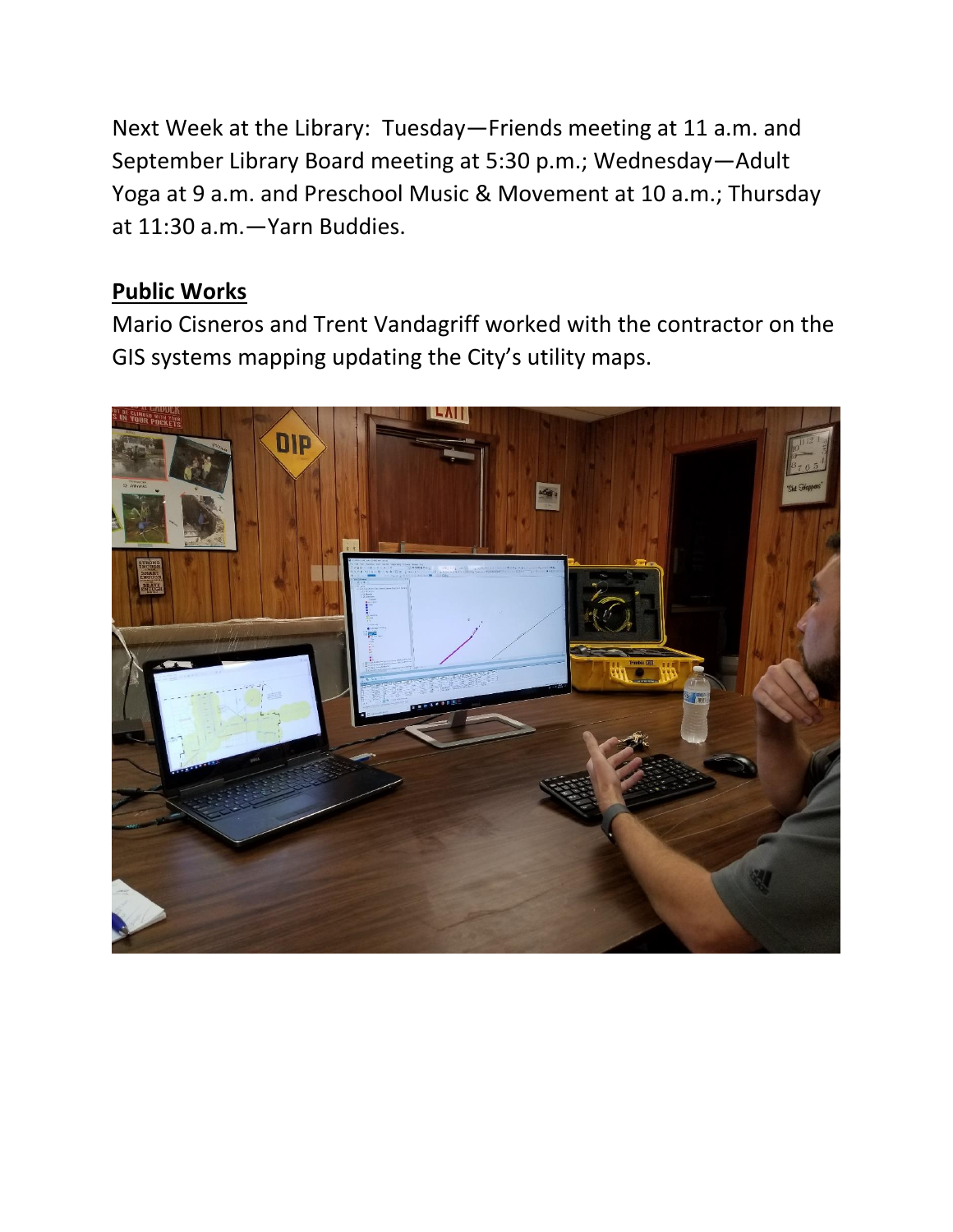As of Friday, Public Works Crew Leader Dustin Campbell is now a Licensed Operator for our water system. He passed his C Groundwater Operator test at Grayson County College. Join me in giving him a GOOD JOB! Very proud of him!

Burks Street just east of Prairie is open now for through traffic. It was only flex base and Portland, but allowed for the street to be open. Street guys worked hard Tuesday. The photo on the next page shows the finish job done by the Streets Division.

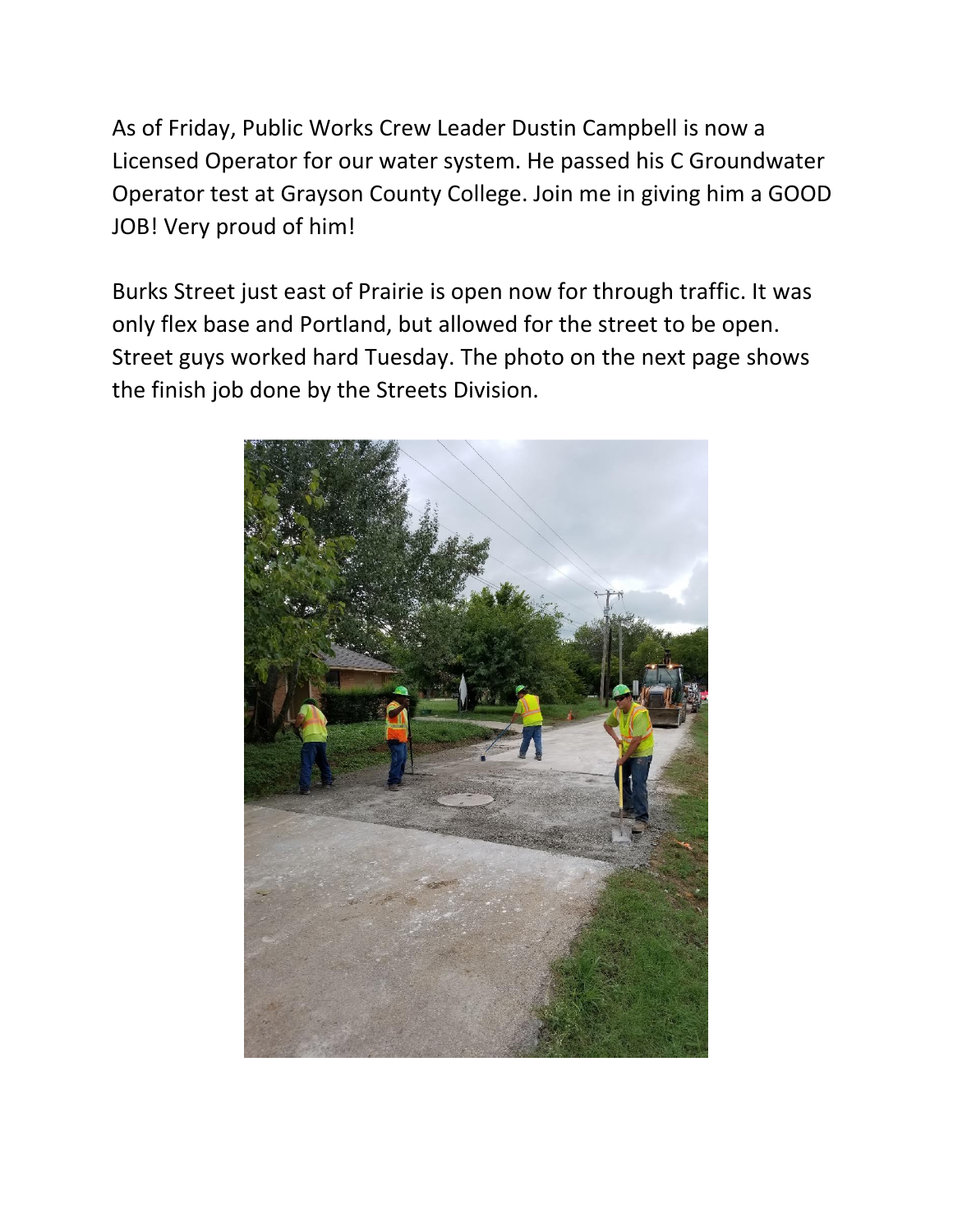Our highly trained, detail oriented, asphalt surgeons saved the City \$6,500 dollars by doing the patch on Burks Street themselves. We had initially planned to contract this, but Trent thought the bid was a little extreme. Winds and rain didn't faze them. The sheer dedication of our Public Works Department is amazing.

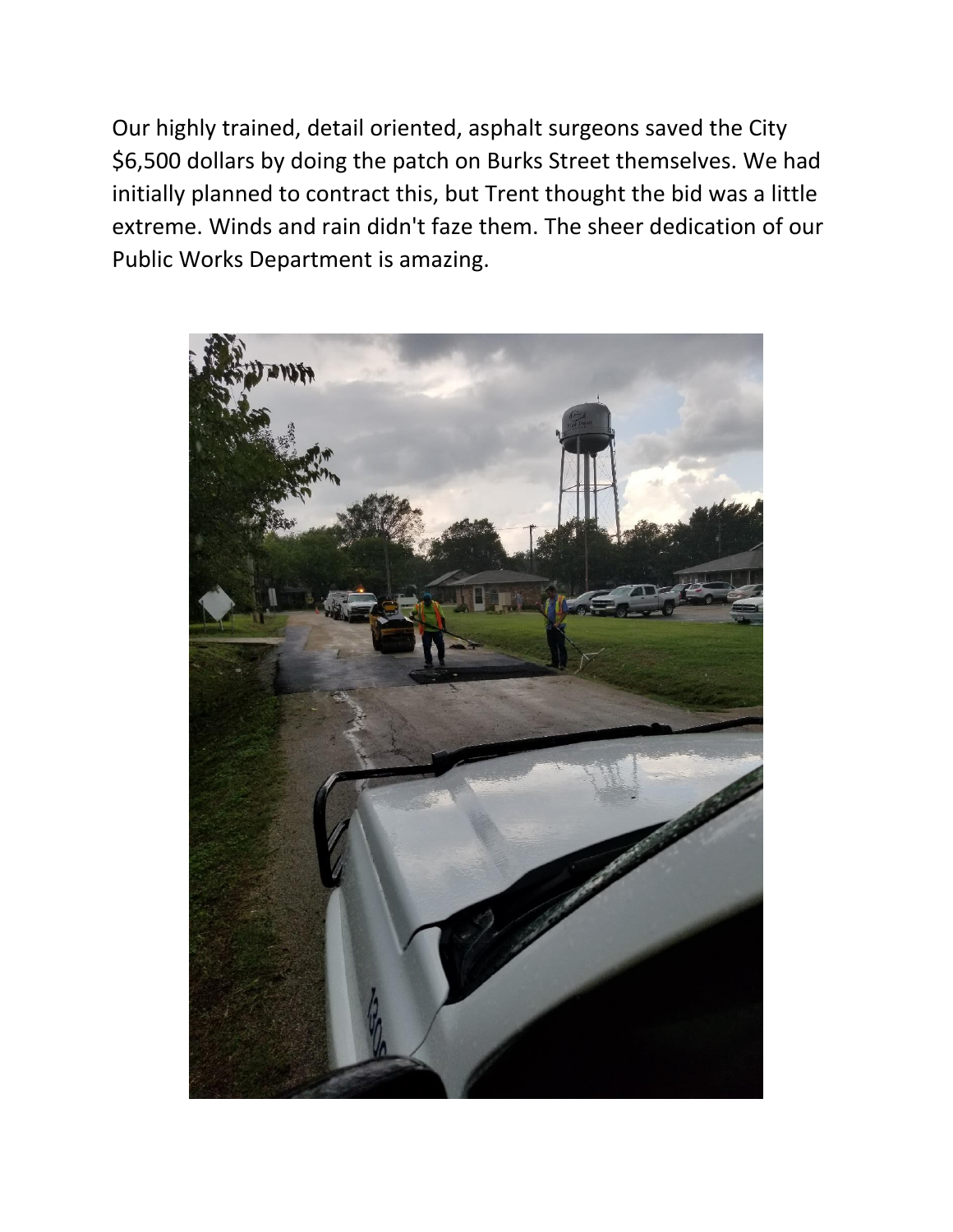## **Community Development**

The City has a number of building projects going on at any given time. The Operational Update will provide a summary each week of the various projects and a status update. A flowchart is provided with the various stages of development. A green box indicates that stage is complete, a yellow box indicates in progress, a red box indicates the project has been halted by the developer or the City and a gray box indicates the developer has not reached that phase yet.



Elliot Home Renovations – 419 E. Main Street – Single-family Home – Installation of water and sewer lines to the mains underway.



Elliot Home Renovation – 412 and 416 E. Liberty Street – Single-family Home – Plumbing rough-in under construction



Victor Nevarez – 555 E. Walcott Street – Single family Home – Window and doors installed.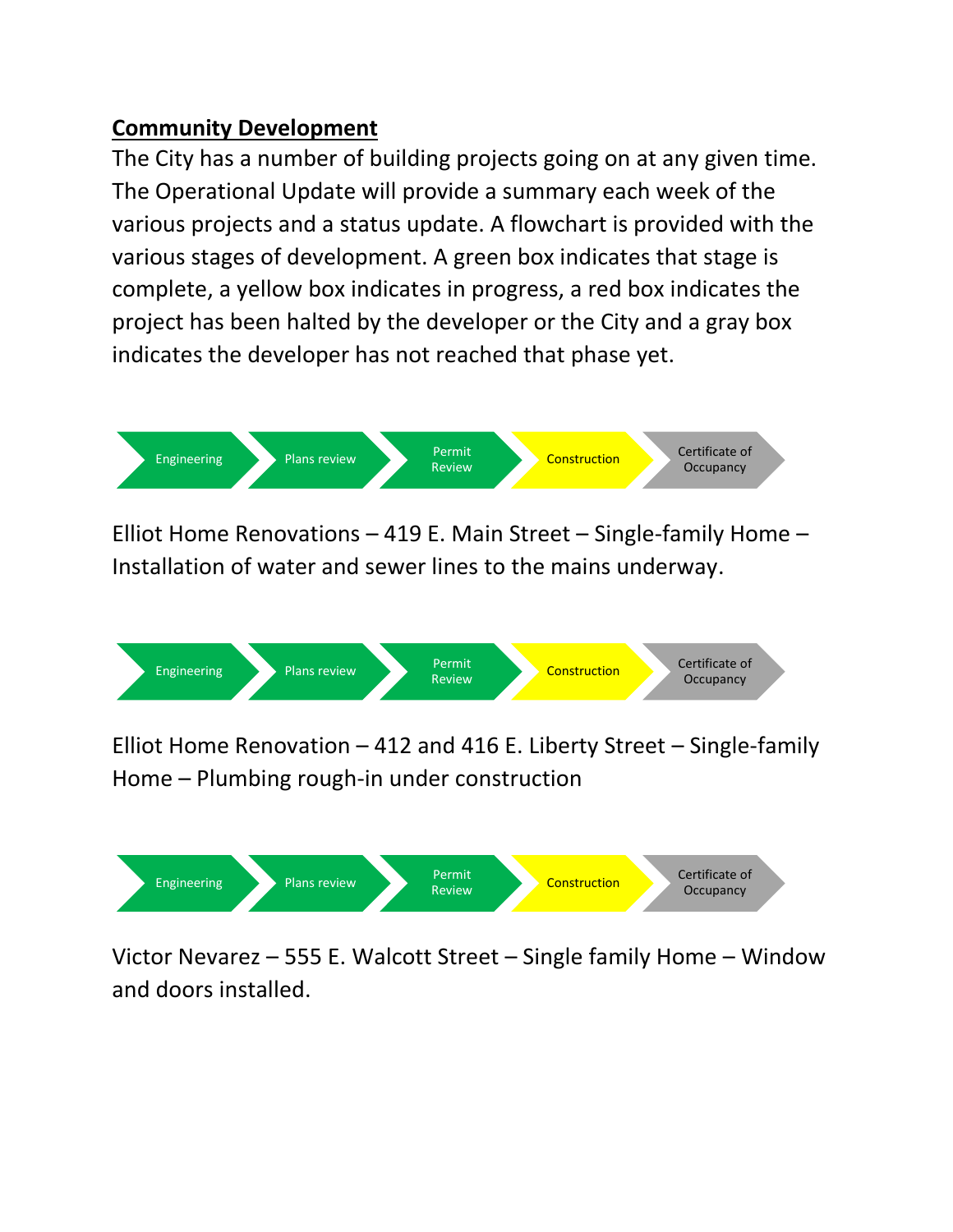

Yarborough Farms – Carol Street - Pool House – Commercial swimming pool belly steel passed.



Pelzel Barbershop – Commercial Remodel – Commercial seconds passed.



DBR Construction – 523, 519 and 507 Broad Street - New Single-Family Home – Plumbing rough-in passed.



Trim-Line Cabinets – 1216 Foundation Drive – Commercial Building – Fire Marshal had to re-inspect due to change in space.



Marco Family Investments – 712 E Walcott Street – New Single-Family Home – Interior work to be completed.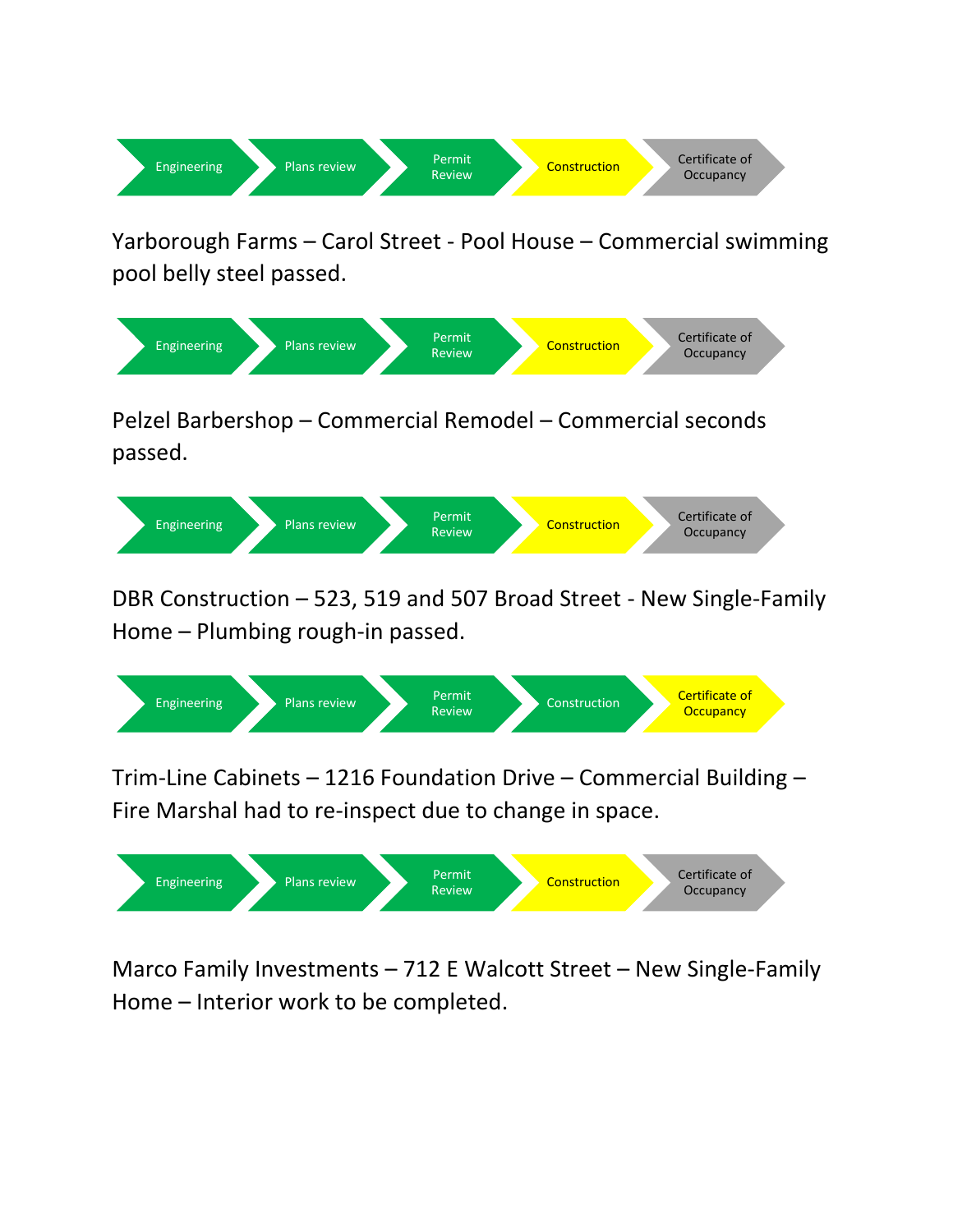

Anchor Graphics – 224 W Division – Commercial Remodel – Framing of addition is complete. Fire suppression plans under review.



Calvin Alexander Homes – 406 Scott Lane - New Single-Family Home – Plumbing rough-in passed.



M&B Construction – 413 W. Holford Street – New Single-Family Home – Exterior complete. Interior is being insulated.



Bay Point Apartments – 804 E. McDonald Drive – New Multi-Family Apartments (12 Units) – Commercial foundation passed.



Floyd and Kathy Koerner – 1905 N. St. James Road – New Single-Family Home – Permit has been issued and picked up.